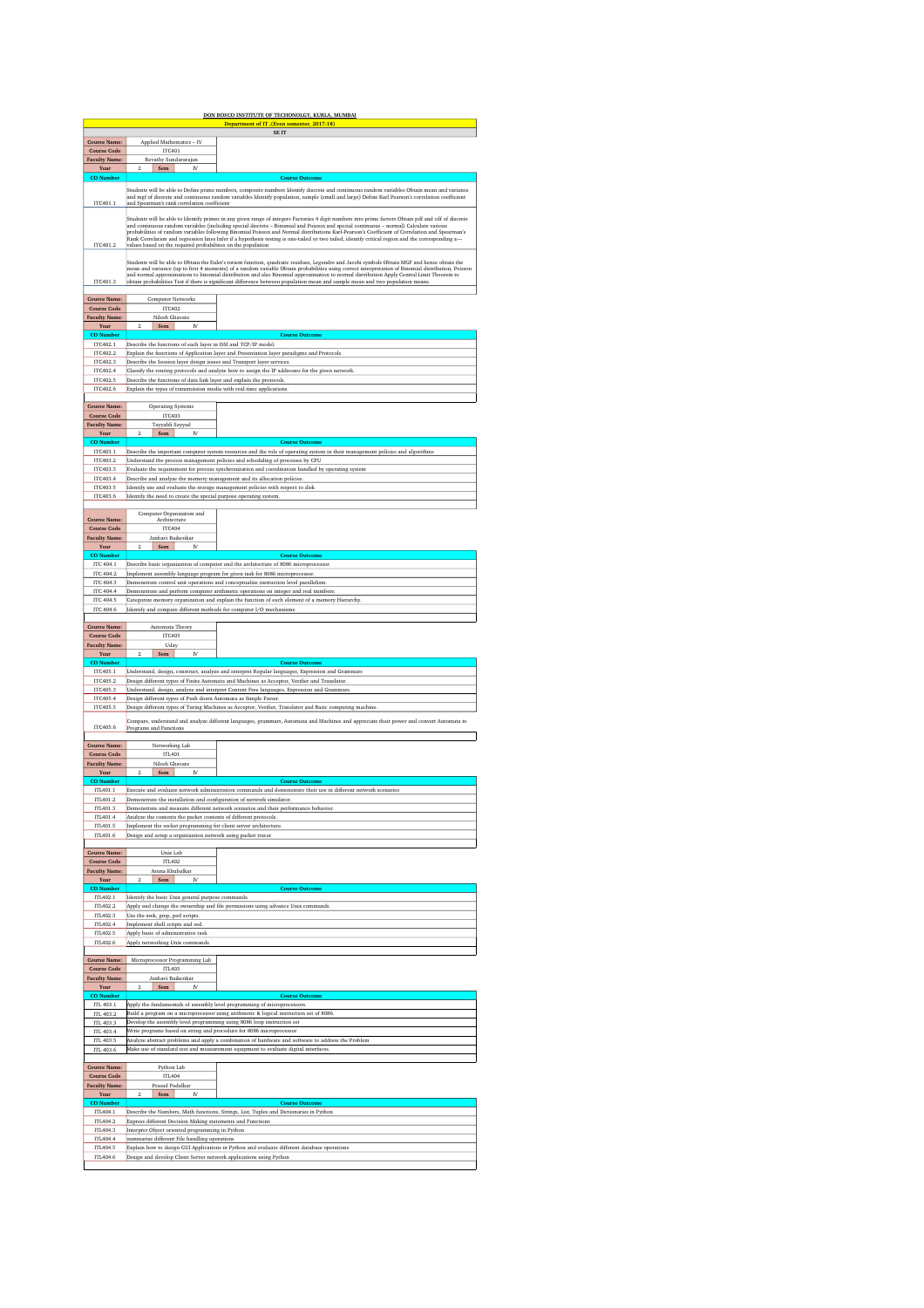|                      |                                                                                                                                                                                                                                                              |    | TE IT                                                                                                                     |  |  |  |
|----------------------|--------------------------------------------------------------------------------------------------------------------------------------------------------------------------------------------------------------------------------------------------------------|----|---------------------------------------------------------------------------------------------------------------------------|--|--|--|
| <b>Course Name:</b>  | Software Engineering                                                                                                                                                                                                                                         |    |                                                                                                                           |  |  |  |
| <b>Course Code</b>   | TEITC601                                                                                                                                                                                                                                                     |    |                                                                                                                           |  |  |  |
| <b>Faculty Name:</b> | Sushree Satapathy                                                                                                                                                                                                                                            |    |                                                                                                                           |  |  |  |
| Year                 | 3<br>Sem                                                                                                                                                                                                                                                     | VI |                                                                                                                           |  |  |  |
| <b>CO</b> Number     |                                                                                                                                                                                                                                                              |    | <b>Course Outcome</b>                                                                                                     |  |  |  |
| TEITC601.1           | Meet the Information Technology Program Objectives of identifying, formulating and solving engineering problems.                                                                                                                                             |    |                                                                                                                           |  |  |  |
| <b>TEITC601.2</b>    | To think critically about ethical, social and environmental issues and sustainability in software engineering for different applications.                                                                                                                    |    |                                                                                                                           |  |  |  |
| <b>TEITC601.3</b>    | To understand principles, concepts, methods, and techniques of the software engineering approach to producing quality software for large,<br>complex systems                                                                                                 |    |                                                                                                                           |  |  |  |
| <b>TEITC601.4</b>    | Demonstrate an ability to use the techniques, skills, and modern engineering tools necessary for engineering practice.                                                                                                                                       |    |                                                                                                                           |  |  |  |
| TEITC601.5           |                                                                                                                                                                                                                                                              |    | To recommend the techniques, skills, and modern engineering tools necessary for engineering practice.                     |  |  |  |
| TEITC601.6           |                                                                                                                                                                                                                                                              |    | To function effectively as a member of a team engaged in technical work.                                                  |  |  |  |
|                      |                                                                                                                                                                                                                                                              |    |                                                                                                                           |  |  |  |
| <b>Course Name:</b>  | Distributed Systems                                                                                                                                                                                                                                          |    |                                                                                                                           |  |  |  |
| <b>Course Code</b>   | TEITC602                                                                                                                                                                                                                                                     |    |                                                                                                                           |  |  |  |
| <b>Faculty Name:</b> | Sunantha K                                                                                                                                                                                                                                                   |    |                                                                                                                           |  |  |  |
| Year                 | 3<br>Sem                                                                                                                                                                                                                                                     | VI |                                                                                                                           |  |  |  |
| <b>CO</b> Number     |                                                                                                                                                                                                                                                              |    | <b>Course Outcome</b>                                                                                                     |  |  |  |
| <b>TEITC602.1</b>    |                                                                                                                                                                                                                                                              |    | Students will be able to explain the fundamental Principles of DS along with design.                                      |  |  |  |
| <b>TEITC602.2</b>    |                                                                                                                                                                                                                                                              |    | Students will be able to differntiate and build message communication, RMI, Clock synchronization and Election Algorithm. |  |  |  |
| <b>TEITC602.3</b>    |                                                                                                                                                                                                                                                              |    | Students will be able to construct applications using Tools/Technologies like EJB, CORBA and .NET.                        |  |  |  |
| <b>TEITC602.4</b>    |                                                                                                                                                                                                                                                              |    | Students will be able to demontrate enterprise service application using SOA.                                             |  |  |  |
|                      |                                                                                                                                                                                                                                                              |    |                                                                                                                           |  |  |  |
| <b>Course Name:</b>  | System & Web Security                                                                                                                                                                                                                                        |    |                                                                                                                           |  |  |  |
| <b>Course Code</b>   | TEITC603                                                                                                                                                                                                                                                     |    |                                                                                                                           |  |  |  |
| <b>Faculty Name:</b> | Aruna Khubalkar                                                                                                                                                                                                                                              |    |                                                                                                                           |  |  |  |
| Year                 | $\overline{\mathbf{3}}$<br>Sem                                                                                                                                                                                                                               | VI |                                                                                                                           |  |  |  |
| <b>CO</b> Number     |                                                                                                                                                                                                                                                              |    | <b>Course Outcome</b>                                                                                                     |  |  |  |
| <b>TEITC603.1</b>    |                                                                                                                                                                                                                                                              |    |                                                                                                                           |  |  |  |
| <b>TEITC603.2</b>    | Define Security goals and classify attacks. Also recall various cryprographic techniques.<br>Explain the basic idea behind authentication, access control, network and web security, and classify various models/protocols used for secure<br>system design. |    |                                                                                                                           |  |  |  |
| <b>TEITC603.3</b>    |                                                                                                                                                                                                                                                              |    | Explain issues and solutions related to program, network and web security.                                                |  |  |  |
| <b>TEITC603.4</b>    | Design and implement cryptographic techniques                                                                                                                                                                                                                |    |                                                                                                                           |  |  |  |
| <b>TEITC603.5</b>    |                                                                                                                                                                                                                                                              |    | Apply methods for simulating authentication model, software attack and firewall designing secure system.                  |  |  |  |
| <b>TEITC603.6</b>    |                                                                                                                                                                                                                                                              |    | Analyze network and web secuirty attacks using tools/techniques.                                                          |  |  |  |
|                      |                                                                                                                                                                                                                                                              |    |                                                                                                                           |  |  |  |
|                      |                                                                                                                                                                                                                                                              |    |                                                                                                                           |  |  |  |
| <b>Course Name:</b>  | Data Mining & Business Intelligence                                                                                                                                                                                                                          |    |                                                                                                                           |  |  |  |
| <b>Course Code</b>   | TEITC604                                                                                                                                                                                                                                                     |    |                                                                                                                           |  |  |  |
| <b>Faculty Name:</b> | Tayyabli Sayyad                                                                                                                                                                                                                                              |    |                                                                                                                           |  |  |  |
| Year                 | 3<br>Sem                                                                                                                                                                                                                                                     | VI |                                                                                                                           |  |  |  |
| <b>CO</b> Number     | <b>Course Outcome</b>                                                                                                                                                                                                                                        |    |                                                                                                                           |  |  |  |
| <b>TEITC604.1</b>    | Students will be able to relate to the importance of data mining and the principles of business intelligence.                                                                                                                                                |    |                                                                                                                           |  |  |  |
| <b>TEITC604.2</b>    | Students will be able to prepare data needed for data mining algorithms in terms of attributes and class inputs, training, validating, and testing<br>files.                                                                                                 |    |                                                                                                                           |  |  |  |
| <b>TEITC604.3</b>    | Students will be able to implement appropriate data mining methods like classification, clustering or association mining on data sets.                                                                                                                       |    |                                                                                                                           |  |  |  |
| <b>TEITC604.4</b>    |                                                                                                                                                                                                                                                              |    | Students will be able to measure the performance of various data mining algorithms.                                       |  |  |  |
| <b>TEITC604.5</b>    |                                                                                                                                                                                                                                                              |    | Students will be able to apply BI to solve practical problems and help in Decision Support.                               |  |  |  |
|                      |                                                                                                                                                                                                                                                              |    |                                                                                                                           |  |  |  |
| <b>Course Name:</b>  | Advance Internet Technology                                                                                                                                                                                                                                  |    |                                                                                                                           |  |  |  |
| <b>Course Code</b>   | TEITC605                                                                                                                                                                                                                                                     |    |                                                                                                                           |  |  |  |
| <b>Faculty Name:</b> | Vaishali Kavathekar                                                                                                                                                                                                                                          |    |                                                                                                                           |  |  |  |
| Year                 | Sem<br>3                                                                                                                                                                                                                                                     | VI |                                                                                                                           |  |  |  |
| <b>CO</b> Number     |                                                                                                                                                                                                                                                              |    | <b>Course Outcome</b>                                                                                                     |  |  |  |
| TEITC605.1           |                                                                                                                                                                                                                                                              |    | Student will be able to develop Keyword Generation using Google Analytics                                                 |  |  |  |
| <b>TEITC605.2</b>    | Student will be able to create Responsive Web Design.                                                                                                                                                                                                        |    |                                                                                                                           |  |  |  |
| <b>TEITC605.3</b>    |                                                                                                                                                                                                                                                              |    | Student will be able to use Amazon/Google or yahoo for creating mashup.                                                   |  |  |  |
| <b>TEITC605.4</b>    | Student will be able to analyze the new features of HTML5 & CSS3                                                                                                                                                                                             |    |                                                                                                                           |  |  |  |
| <b>TEITC605.5</b>    | Student will be able to evaluate SEO                                                                                                                                                                                                                         |    |                                                                                                                           |  |  |  |
|                      | Student will be able to analyze Rich Internet Application                                                                                                                                                                                                    |    |                                                                                                                           |  |  |  |
| <b>TEITC605.6</b>    |                                                                                                                                                                                                                                                              |    |                                                                                                                           |  |  |  |
|                      |                                                                                                                                                                                                                                                              |    |                                                                                                                           |  |  |  |